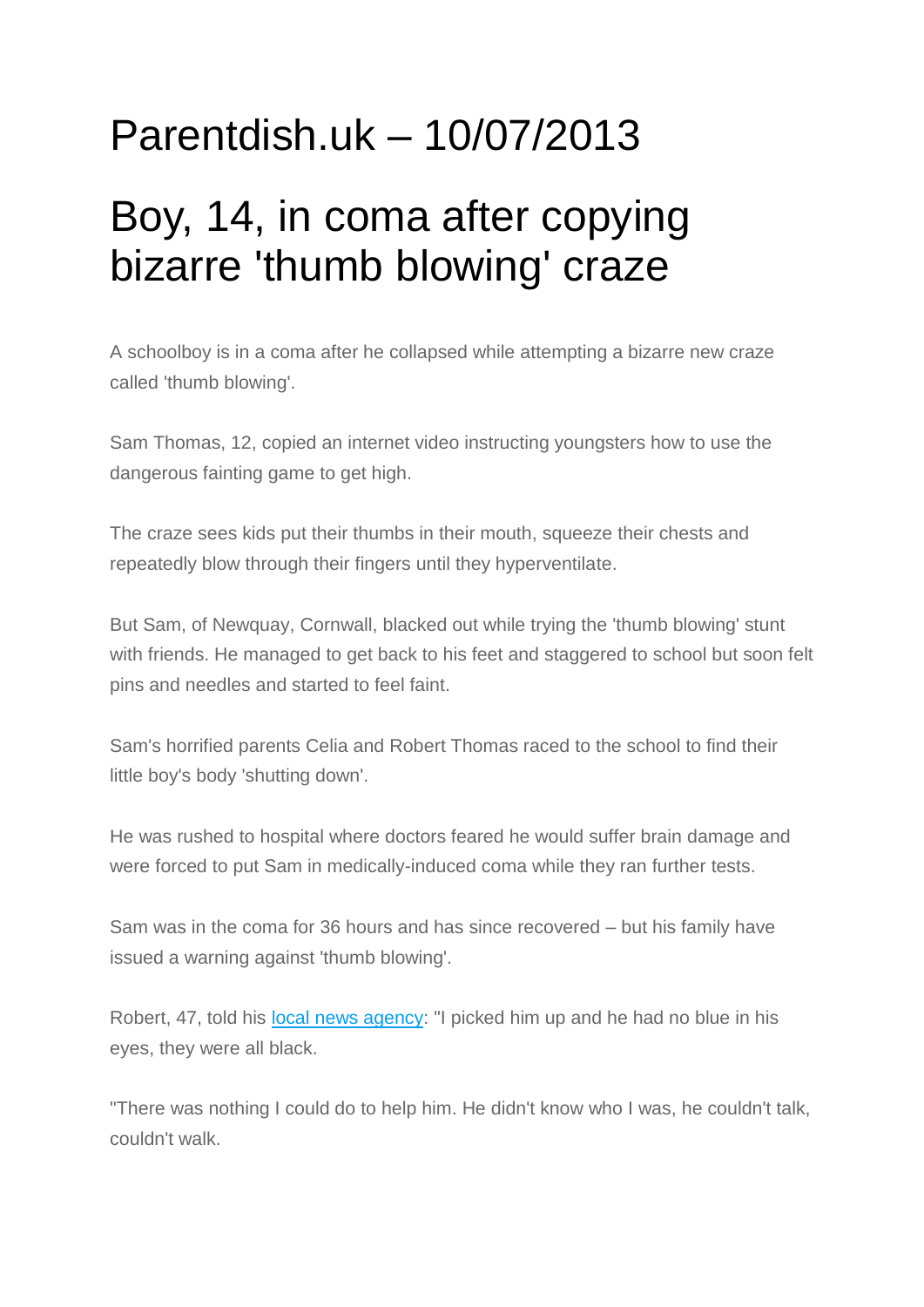"We went to the doctors and they called an ambulance. They needed to know more about what happened as they were really worried."

His anxious family sat helplessly at his bedside as medics waited to see if the youngster had suffered permanent brain damage.

Celia, 43, said: "He needed neurological rest but they couldn't assure us he was going to be OK. We didn't know if he was going to wake up knowing us. It was a long 36 hours.

"The next day they came to wake him but he took a while to come round and he didn't talk for a while.

"We had never heard of this thumb blowing craze before, that's also what was really worrying. We were in disbelief that this could be so dangerous.

"It's caused death before and many more children have suffered brain damage. Children at that age don't understand things like this, there's no fear or danger.

"It's really important children understand the risks and we'd encourage parents to talk to their children about this.

"I'm not angry or cross, because children are children. But no one wants to go though the 36 hours we did."

Sam is slowly recovering from his ordeal but has had to cut down on sports and swimming. His parents are desperate to warn other youngsters of the perils of copying dangerous fainting games they see on the web.

Various versions of the stunt are listed online – known by a variety of names from the funky chicken to the space monkey.

They involve hyperventilating or squeezing the carotid artery in the neck for a few seconds – achieving a momentary high.